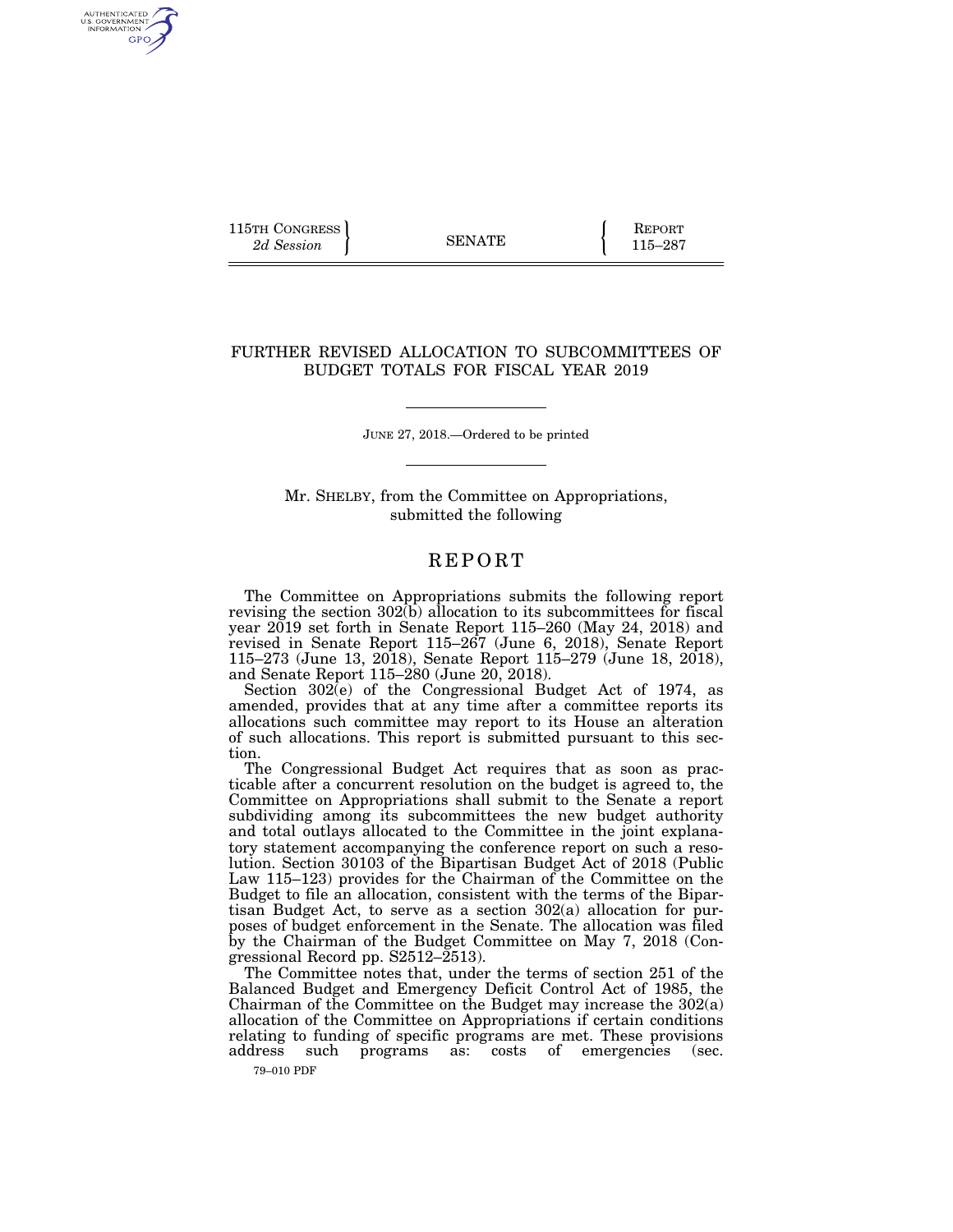251(b)(2)(A)(i)); costs of overseas contingency operations (sec.  $251(b)(2)(A)(ii)$ ; continuing disability reviews and redeterminations (sec.  $251(b)(2)(B)$ ); healthcare fraud and abuse control (sec. 251(b)(2)(C)); reemployment services and eligibility assessments (sec. 251(b)(2)(E)); and disaster funding (sec. 251(b)(2)(D)).

On May 24, 2018, the Committee on Appropriations filed an initial allocation to its subcommittees pursuant to its section 302(a) allocation.

On June 18, 2018, the Committee on the Budget filed a revised 302(a) allocation for the Committee (Congressional Record pp. S3978–3979) reflecting permissible increases in the fiscal year 2019 discretionary allocation. These reflect an increase of \$921,000,000 in security budget currently designated for overseas contingency operations/global war on terrorism, plus associated outlays.

The further revised allocations to subcommittees for 2019 are set forth below: